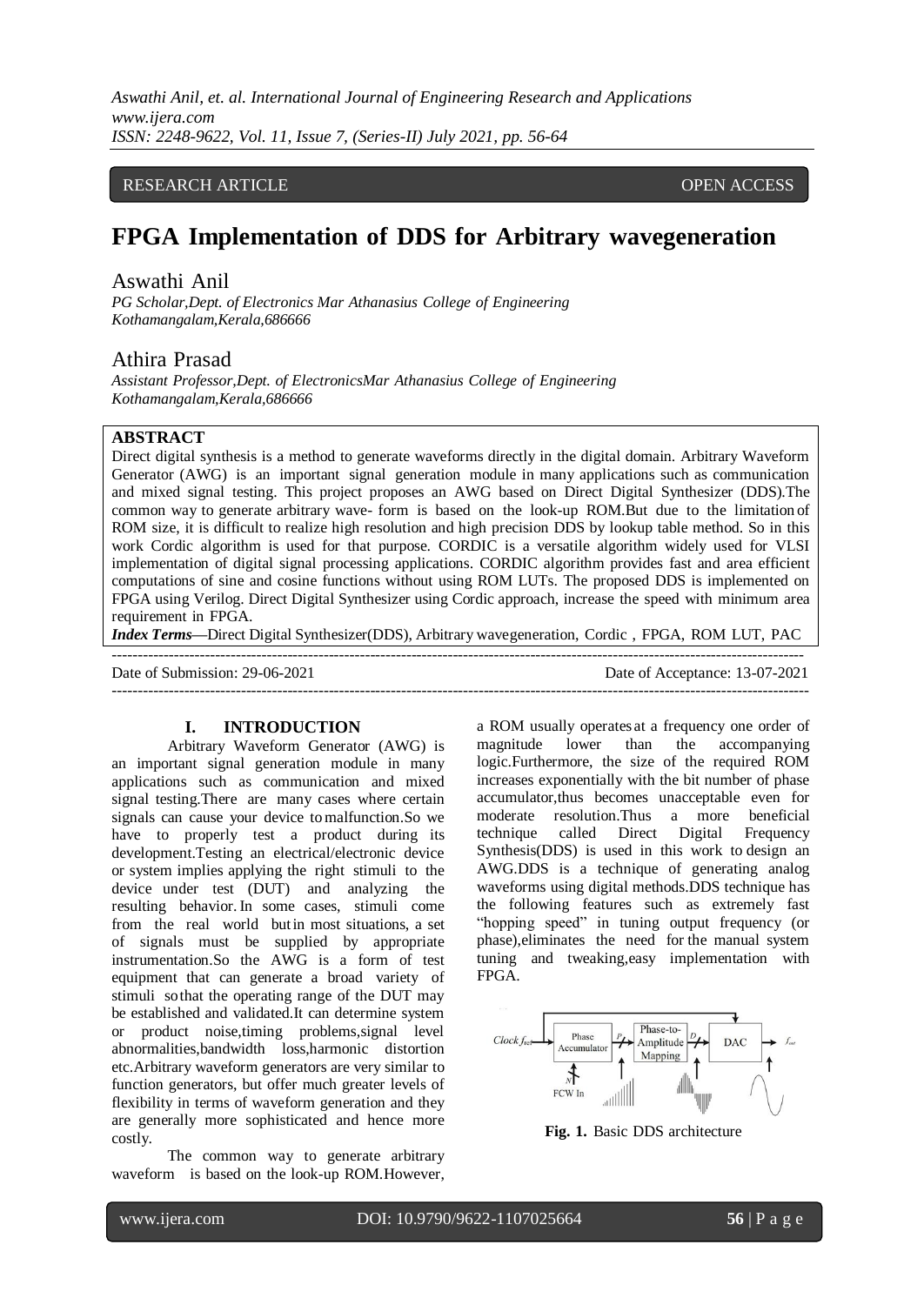*Aswathi Anil, et. al. International Journal of Engineering Research and Applications www.ijera.com ISSN: 2248-9622, Vol. 11, Issue 7, (Series-II) July 2021, pp. 56-64*

A simplified DDS architecture is shown in Figure1.It consists of three blocks: the phase accumulator (PA), the phase-to amplitude converter (PAC) and a Digital to Analog Converter(DAC). An external reference is provided to both the phase accumulator and the DAC. The phase accumulator may be thought of as a numerically controlled oscillator, which derives its output from the reference clock.The PA integrates and periodically wraps the value of FCW, frequency control word, which is the input of DDS to determine the frequency of the generated sinusoid. The output of PA is "angle of phase", which will be converted to the sinusoidvalue by PAC. The output of PAC is the phase angle of the sinusoid and is digital in form, which will be converted into the analog form by DAC.

The frequency of the output sinewave is given by theequation:

$$
f_{out} = \frac{FCW * f_{ref}}{2^N} \tag{1}
$$

FCW is the binary number programmed into register, N is the bit number of PA and fref is the clock frequency.

#### *A. Frequency tuning equation*

A sine wave is generally expressed as  $a(t) =$ sin (ωt)which is non-linear and not easy to generate except through con- structing it from pieces. However, the angular information is linear because the phase angle rotates through a fixed angle for each unit of time. Thus, the angular rate depends on the frequency of the signal described as  $\omega = 2\pi f$ , where, $\omega$  is the angular frequency. As shown in Figure 2, the phase increases linearly from 0 to  $2\pi$ over one complete cycle of the sine wave.



Fig. 2. Sine magnitude and phase representation

Knowing that the phase of a sine wave is linear and that it depends on a reference clock period, with clock frequency , the phase rotation (∆*p*) for that period can be determined by

 $\Delta p = \omega \Delta t$  $(2)$ 

 $\omega$  is angular frequency of wave,  $\Delta t$  is small change in time. Solving for  $\omega$  in Equation 2, gives

$$
\omega = \frac{\Delta p}{\Delta t} = 2\pi f \tag{3}
$$

The overflowing accumulator (PA) clocked with  $f_{ref}$ generates the phase value sequence,

$$
f_{ref} = \frac{1}{\Delta t} \tag{4}
$$

Solving for, from Equation 3 and substituting the reference clock frequency for the reference period in Equation 4, specifies the frequency of the output signal:

$$
f_{out} = \frac{\Delta p \times f_{ref}}{2\pi} \tag{5}
$$

Finally, for an n-bit accumulator the output signal will have the frequency specified

$$
f_{out} = \frac{\Delta p \times f_{ref}}{2^n}
$$
 (6)

where, ∆*p*(in degree) is the phase increment word or fre-quency control word or frequency tuning word and *fref* is the clock frequency, n is the length of accumulator. This phase value ∆*p* is generated using the modulo 2<sup>n</sup> overflowing property of an n-bit PA. The rate of the overflow is the output frequency given by Equation 6. ∆*p* , is an integer, thereforethe frequency resolution is found by setting  $\Delta p = 1$ ,

$$
\Delta f = \frac{f_{ref}}{2^n} \tag{7}
$$

#### *B. Phase accumulator*

The heart of the system is the phase accumulator whose contents is updated once each clock cycle.The PA consists of an N bit adder and phase register.Each time the phase accumulator is updated, the digital number, M or FCW , stored in the frequency register is added to the number in the phase accumulator register. Assume that the number in the delta phase register is 00...01 and that the initial contents of the phase accumulator is 00...00. The phase accumulator is updated by 00...01 on each clock cycle. If the accumulator is 32-bits wide, 232 clock cycles (over 4 billion) are required before the phase accumulator returns to 00...00, and the cycle repeats.The output of phase accumulator serves as the input to the PAC.

To understand this basic function, consider the sine-wave os- cillation as a vector rotating around a phase circle as shown in figure 3.Each designated point on the phase wheel corresponds to the equivalent point on a cycle of a sine wave. As the vector rotates around the wheel, visualize that the sine of the angle generates a corresponding output sine wave. One revolution of the vector around the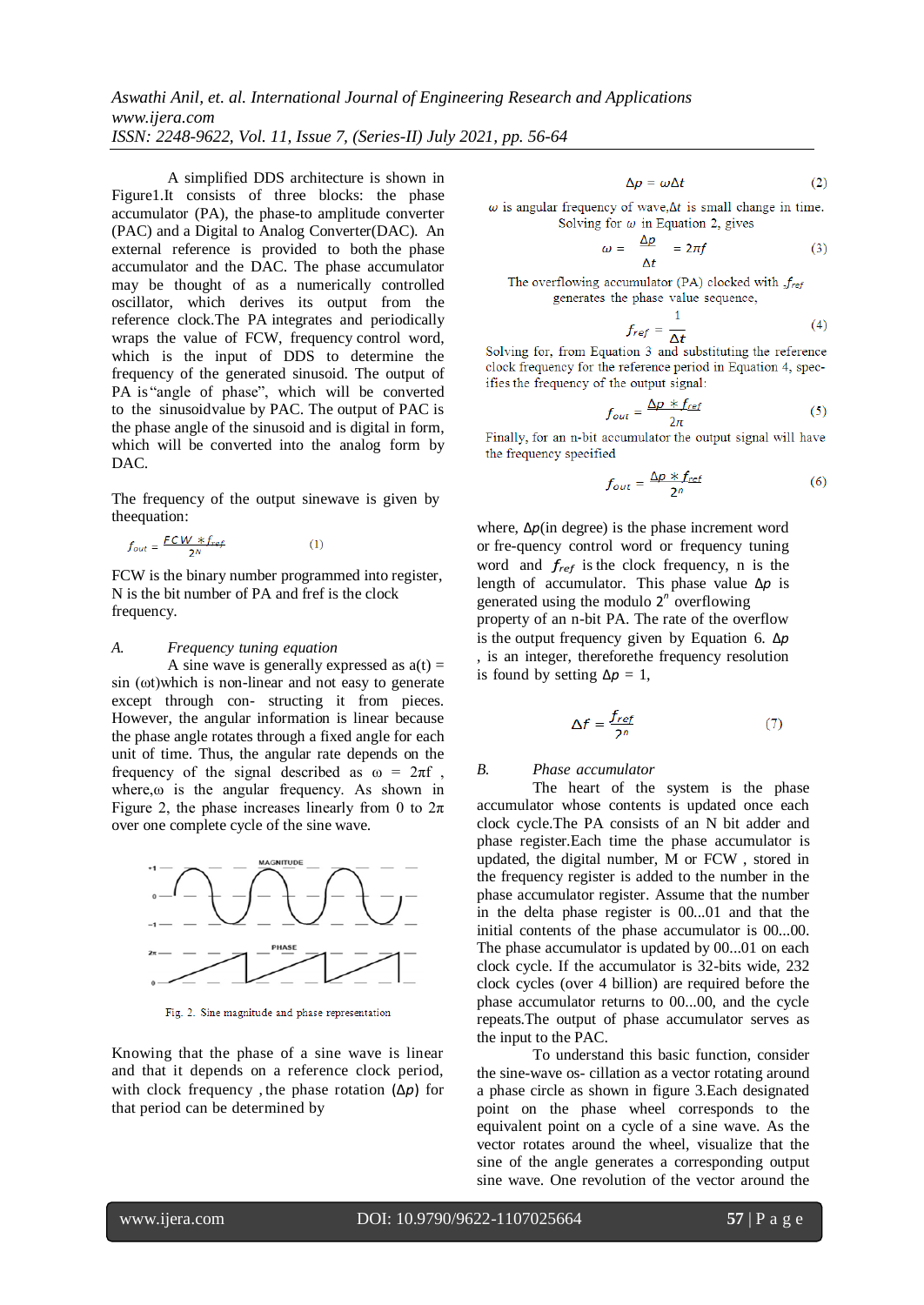phase wheel, at a constant speed, results in one complete cycle of the output sine wave. The phase accumulator provides the equally spaced angular values accompanying the vector's linear rotation around the phase wheel. The contents of the phase accumulator correspond to the points on the cycle of the output sine wave. For an N-



Fig. 3. Digital phase wheel

bit phase accumulator there are  $2^N$  possible phase points.Themagnitude of the increment is determined by the binary-coded input word ( M or FCW ). This word forms the phase step size between referenceclock updates; it effectively sets how many points to skip around the phase wheel. The larger the jump size, the faster the phase accumulator overflows and completes the equivalent of a sine wave cycle. The number of discrete phase points contained in the wheel is determined by the resolution of the PA (nbits), which determines the tuning resolution of the DDFS. For example, for an  $n = 28$ - bit phase accumulator, M will have a value of 0000...0001, which would cause the phase accumulator to overflow after 228 reference-clock cycles (increments). If the value of M is changed to 0111...1111, phase accumulator will overflow after only 2 reference-clock cycles (the minimum required by Nyquist). This relationship can be seen in the basic tuning equation for DDFS architecture.

#### *C. Phase to amplitude converter*

The phase-to amplitude converter(PAC) is used to convert the phase accumulator's instantaneous output value into the sine wave amplitude information that is presented to the D/A converter.DDS systems can be implemented with ROM or without ROM.Thus in this work PAC is implemented without using a ROM LUT.Here the PAC is implemented using Cordic algorithm.The different methods to implement PAC is discussed in the literature survey.

## *D. Digital to analog converter and filter*

The phase accumulator computes a phase (angle) address for the PAC, which outputs the digital value of amplitude—corresponding to the sine of that phase angle—to the DAC. The DAC, in turn, converts that number to a corresponding value of analog voltage or current. The DAC and rest of the system run at the same reference clock for synchronization.

The DAC adds quantization error at the output to the sine wave. Ideally  $(sinx/x)$  is used to filter the output of the DAC. It removes the extra frequency components added to the sine wave and hence produces a smooth sine wave.

## *E. Literature Survey*

Phase-to-amplitude conversion module is the focus of DDS research.There exist different methods of mapping from phase to amplitude.In conventional DDS architecture, the traditional Phase to Sine Amplitude Conversion (PAC) has been implemented by using a basic ROM look up table(LUT) method[1].Here the amplitude data of each phase are precalculated and stored in the ROM.The ROM LUT based method is simple and fast but the size of the ROM increases exponentially with number of phase bits,N.So when high resolution is required the ROM size get increased.Thus hardware resources will be consumed greatly.Area and power consumption increases and eventually the speed is reduced. Several ROM compression techniques have been proposed to optimize the ROM size.With the quarter-wave symmetry method[2], the ROM only needs to store onequarter(the phase from 0 to pi/2) of the sine wave sequences.This method exploits the quarter wave symmetry of sine wave. Using this technique a ROM compression ratio of 4:1 is obtained.In the sine amplitude approximation method[3], the approximate sinusoid amplitude value is precalculated by approximation circuit. At the same time, an error compensation ROM is exploited to store the error value between the real value and the approximate value. Then, the real value is reconstructed by adding the approximate value and the error value with an adder.

In Polynomial Approximation method[4] the sine function is approximated with a polynomial.By doing so,higher order approximations can achieve high sample accuracy.But this method is rarely used because it requires multiplication,squaring and other power functions for high order cases and that will incraese hardware and computational complexity.In order to overcome the deficiencies of conventional DDFSs, a new topology that removes the hungry PAM block and replaces the linear DAC with a sine or cosine-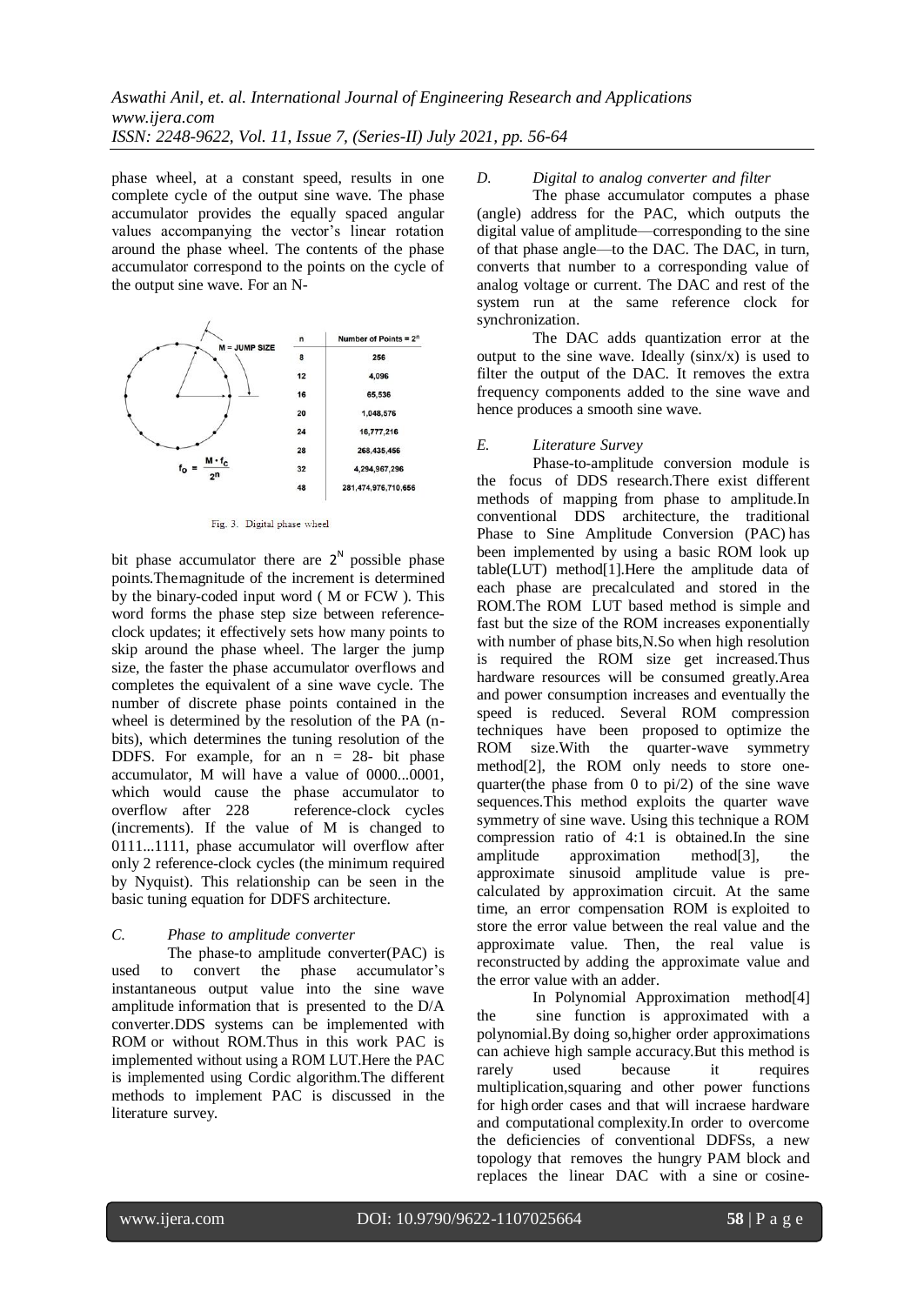weighted nonlinear DAC (NLDAC) has been developed [5].NLDAC converts digital phase information directly into analog output. Regular NLDACs are typically implemented using a single thermometer decoder with cosine/sine weighted current sources. The complexity of the decoder and the number of switches increases exponentially with the DAC resolution, resulting in a similar exponential growth in both the area and parasitic components in the DAC.NLDAC-based DDFSs are weak in terms of resolution and dynamic performance due to the limited DAC accuracy.

CORDIC (COordinate Rotational DIgital Computer) theorywas introduced by Volder in 1959. Because of the simplicityof the algorithm, it has got a wide spread acceptance and now a days it is commonly used for the calculation of mathematical functions. It is a rotation based algorithm[6]. The key idea is continously rotate a specific angle through an iterative method,so that the sum of the cumulative rotation angles is close to the target angle.CORDIC uses only adder/subtractor and shifter for calculating functions such as trignometric,exponential etc.So it eliminates the use of complex hardware multipliers thus saving a lot of area and power consumption.In this work the DDS is implemented based on CORDIC algorithm[7].It improves the speed and resolution of the system.And also reduces the consumption of a lot of hardware resources.

#### **II. IMPLEMENTATION OF CORDIC**

CORDIC is a hardware efficient iterative method CORDIC is not a unidirectional rotational algorithm. For obtaining the desired angle, it is possible to rotate in both clockwise and anticlockwise directions. Hence requires an extra variable to represent the direction of rotation and variable 'd' is included for that. Variable 'd' can be

$$
x_{i+1} = (x_i - d_i y_i 2^{-i}) K_i
$$
  
\n
$$
y_{i+1} = (y_i + d_i x_i 2^{-i}) K_i
$$
  
\n
$$
z_{i+1} = (z_i - d_i \vartheta_i) K_i
$$
\n(11)

 $d_i$  represents the direction of rotation and  $K_i$  is the scaling factor of ith iteration stage.For each iteration a comparison is done between the target angle and previous angle. Then the comparison sign(sign of  $z_i$ ) is used to determine the direction of next rotation. For  $z_i > 0, d_i = +1$ represents counterclockwise rotation and for  $z_i < 0, d_i = 1$ represents clockwise rotation After completion of desired number of rotation, the result obtained is given by

 $x_n = \cos z_0$  $y_n = \sin z_0$  $(12)$  $z_n = 0$ 

which use rotations to calculate a wide range of elementary functions. That means an initial vector  $(x_0, y_0)$  is chosen and is subjected to rotation.CORDIC is classified into two: Rotational mode and vectoring mode.In this work, rotational mode is used. That means, the initial vector  $(x_0, y_0)$ will rotates n times and hence obtain  $x_n$  and  $y_n$ . In general, it can be written as

$$
x_2 = x_1 \cos \vartheta - y_1 \sin \vartheta
$$
  
\n
$$
y_2 = x_1 \sin \vartheta + y_1 \cos \vartheta
$$
 (8)

The above equation contains four multiplications and two additions. Hence it is not feasible to use directly in the system. To make it more simple, we take the *cosθ* term outside.Thus Eq. (8) is simplified into Eq. (9)

$$
x'_{2} = x_{1} - y_{1} \tan \theta
$$
  
\n
$$
y'_{2} = y_{1} + x_{1} \tan \theta
$$
\n(9)

The term *cosθ* is independent of iterations and having a con-stant value of 0.60725. In order to convert the multiplicationto addition, the term *tanθ* is restricted to 2 *−i* .So multiplication can be replaced with arithmetic right shift. Here i is an arbitrary integer number. Thus Eq. (9) is transformed into<br> $x_2 = x_1 - y_1 2^{-i}$ 

$$
x_2 = x_1 - y_1 z
$$
  
\n
$$
y_2' = y_1 + x_1 z^{-i}
$$
\n(10)

either positive or negative.The value of d is decided by the rotation angle, z<sub>*i*</sub>. Thus an iterative phase accumulating algorithm is obtained: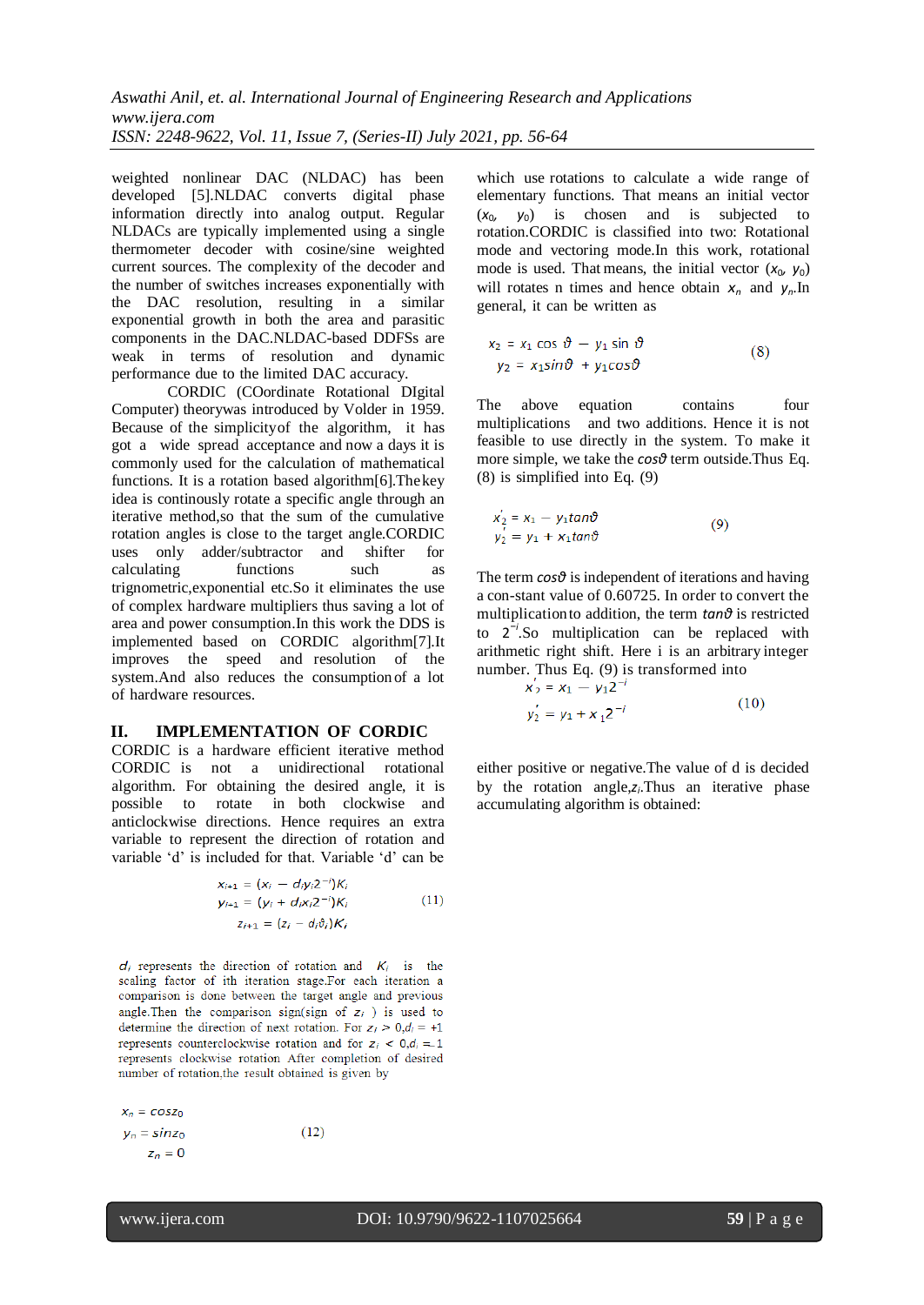$z_n = 0$  represents the vector is basically coincident with the target vector by continuous rotation.

For the generation of sine or cosine wave by CORDIC based approach, phase accumulator output is initialized as the desired rotation angle, $z_0$ . Along with that the initial x and y values as 1/K and 0 respectively, are given to CORDIC block. The sine and cosine values of the angles are simultaneously obtained in the x and y coordinates after completing the iterations.Since CORDIC algorithm converges around –pi/2to pi/2, the two MSB bits of phase accumulator is used to generate wave for a complete cycle of period 0 to 2 pi by quadrant mapping. CORDIC is not a unidirectional rotational algorithm. For obtaining the desired angle, it is possible to rotate in both clockwise and anticlockwise directions. Hence requires an extra variable to represent the direction of rotation and variable 'd' is included for that. Variable 'd' can be either positive or negative.The value of d is decided by the rotation angle,zi , as shown in the flowchart in the figure 4.i denotes the number of iterations.Based on the direction of rotation adders/subtractors are utilized.  $zn = 0$  represents the vector is basically coincident with the target vector by continuous rotation.



**Fig. 4.** Design flow of cordic algorithm

## **III. SYSTEM ARCHITECTURE**

The proposed system implements arbitrary waveform generation based on Direct Digital Frequency Synthesis and Cordic algorithm.It is implemented on FPGA SPARTAN-3E board using verilog HDL.The phase accumulator will control the frequency of output signal.The FCW provides the main input to the phase accumulator.The FCW corresponding to required output frequency is

calculated and the binary number obtained is stored in a frequency register. The phase accumulator consists of an N bit adder and phase register.At each positive edge of the reference clock cycle the FCW is added to the value previously held in the phase register inorder to generate appropriate phase increment.So at any instant the value in the PA represents the phase of the sinusoid.The output of PA is given to the PAC.

Here the PAC is implemented using Cordic. Hence when an overflow is occured in the accumulator, the phase value will be given to the cordic section.The accumulator output is



**Fig. 5.** Circuit architecture of Phase accumulator

initialized as the desired rotation angle, $z_0$ . Along with that the initial x and y values as 1/K and 0 respectively, are given to CORDIC block. The cosine and sine values of the angles are simultaneously obtained in the x and y coordinates after completing the iterations.Since CORDIC algorithm converges around  $-pi/2$  to  $pi/2$ , the two MSB bits of phase accumulatoris used to generate wave for a complete cycle of period 0to 2 pi by quadrant mapping.There is adders/subtractors,shift registers, mux and an LUT for storing rotation angles.The LUT in cordic contains fixed angle constants. Combining all these modules the cordic algorithm is implemented.And by combining the design of phase accumulator and cordic, the sine and cosine corresponding to the desired frequency can be generated.



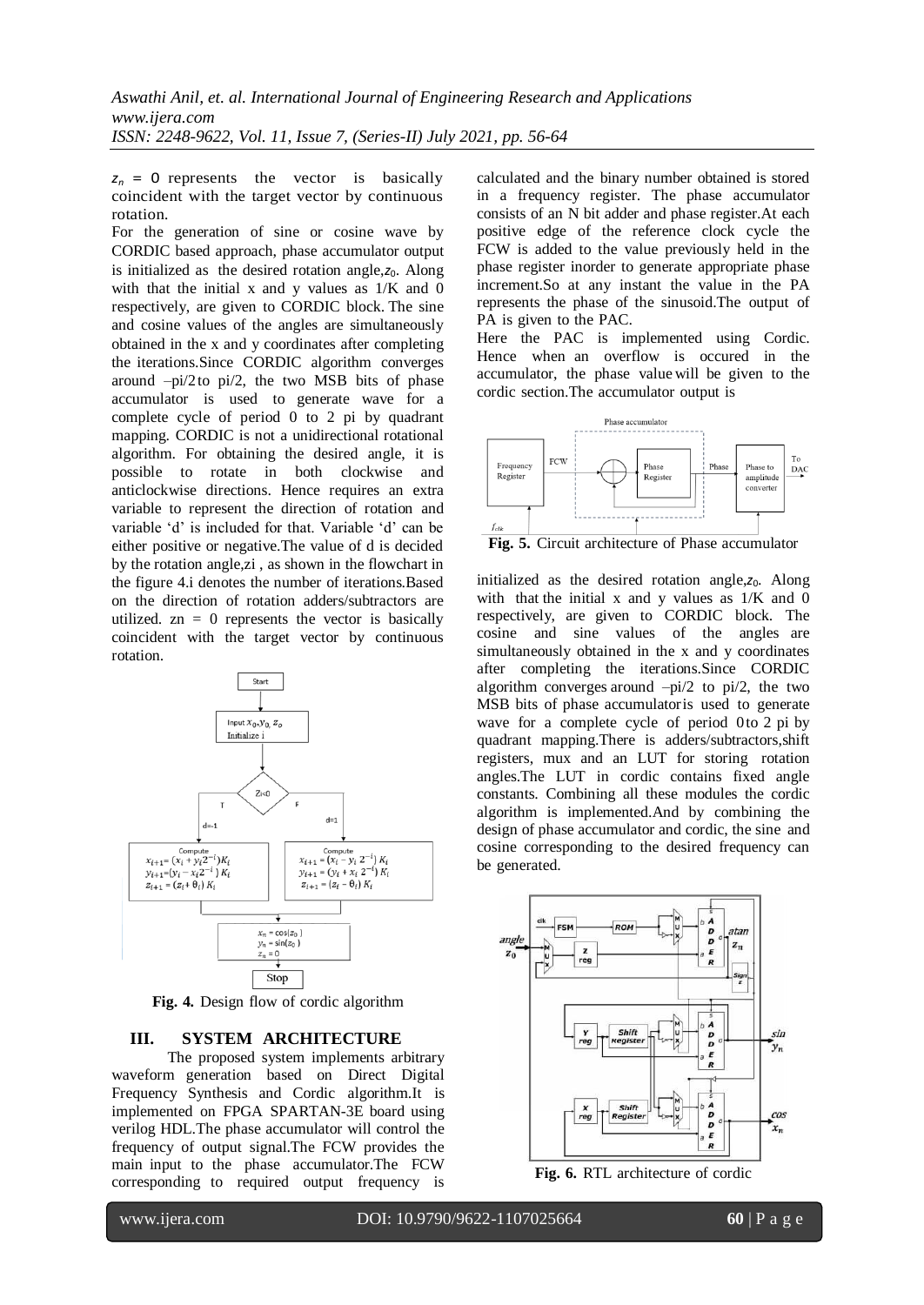The STM32F103C8T6 module is used to give user inputs(FCW) to FPGA.A UART is included to input some inbuilt arbitrary functions into the system so that we can generate any arbitrary wave. The phase accumulator and Cordic algorithm is implemented on FPGA SPARTAN-3E.Thus the phase accumulator generates the phase corresponding to input frequency.After that the CORDIC algorithm calculates the sine and cosine function corresponding to the phase angle.After the processing of FPGA a time-varying signal in digital form is generated and then performing a digital-to-analog conversion the desired output is obtained.



**Fig. 7.** Detailed view of RTL schematic of PA

## *A. DESIGN STEPS*

STEP 1: Calculate the FCW corresponding to desiredoutput frequency using equation 1.

STEP 2: Store the binary format of calculated FCW into a register.

STEP 3: Initialize the value in phase register of PA to zero.When reset goes low with each clock pulse the FCW in the register is added to the value previously held in the phase register.This goes on until the accumulator overflows and the cycle starts again.Each time the accumulator overflows thePA outputs the phase corresponding to the sine amplitude.

STEP 4: The output of PA serves as input to the cordic section. Initialize  $x_0 = 1/K$  and  $y_0 = 0$  (K) is the scaling factor and it is approximated to 0.60725) and  $z_0$  is initialized to the target angle(phase from PA).

STEP 5: At first the initial vector is rotated by 45*◦* .

STEP 6: Compare  $z_0$  and 45<sup>°</sup> and store the result in  $z_1$ .

STEP 7: If  $z_1 > 0$ , the direction of rotation  $d_1$  is taken as +1 which implies counterclockwise

rotation. If  $z_1 < 0$ , the direction of rotation  $d_1$  is taken as -1 which implies clockwise rotation.

STEP 8: Input to shift registers are the given initial coordinates or the input to a particular iteration step:*x<sup>i</sup>* ,*yi* .Now depending on the iteration step (value of i), *xi*and*y<sup>i</sup>* are right bit shifted and then added or subtracted depending upon the value of the decision vector  $z_i$ , with  $x_i$  and  $y_i$  respectively to generate *xi*+1and*yi*+1.

STEP 9: The value of  $z_1$  is added to the next stored angle (22.5<sup>°</sup>) or the next stored value (22*.*5 *◦* ) is subtracted from *z*1, depending on the value of  $z_1$ . The result generated is stored in variable  $z_2$ .

STEP 10: Steps 7 to 9 are repeated for the required number of iterations to get the desired result.Finally y coordinate of the vector will have sine and x coordinate ofthe vector will have cos value.

# **IV. IMPLEMENTATION AND RESULTS**

The circuit architecture of phase accumulator is shown in figure 5.It is coded using Xilinx ISE and simulated in Modelsim.The detailed RTL schematic of phase accumulator generated from Xilinx ISE simulator is shown in figure 8 and figure 9 shows the corresponding technology schematic of PA.



**Fig. 8.** Detailed view of RTL schematic of PA

To generate a fixed-frequency sinusoidal wave, a constant value phase increment that is decided by the FCW (binary number) is added to the phase accumulator with every clock cycle.The phase accumulator having an N- bit adder accumu- late the phase angle value by frequency control word recursively.Frequency control word is loaded into a register by usingclk and reset signal.When reset goes low the calculated FCW value(using equation 1) corresponding to required frequency is loaded into the register.The phase accumulator content is initialized to zero by using reset signal.When reset goes low with each clock pulse the FCW is added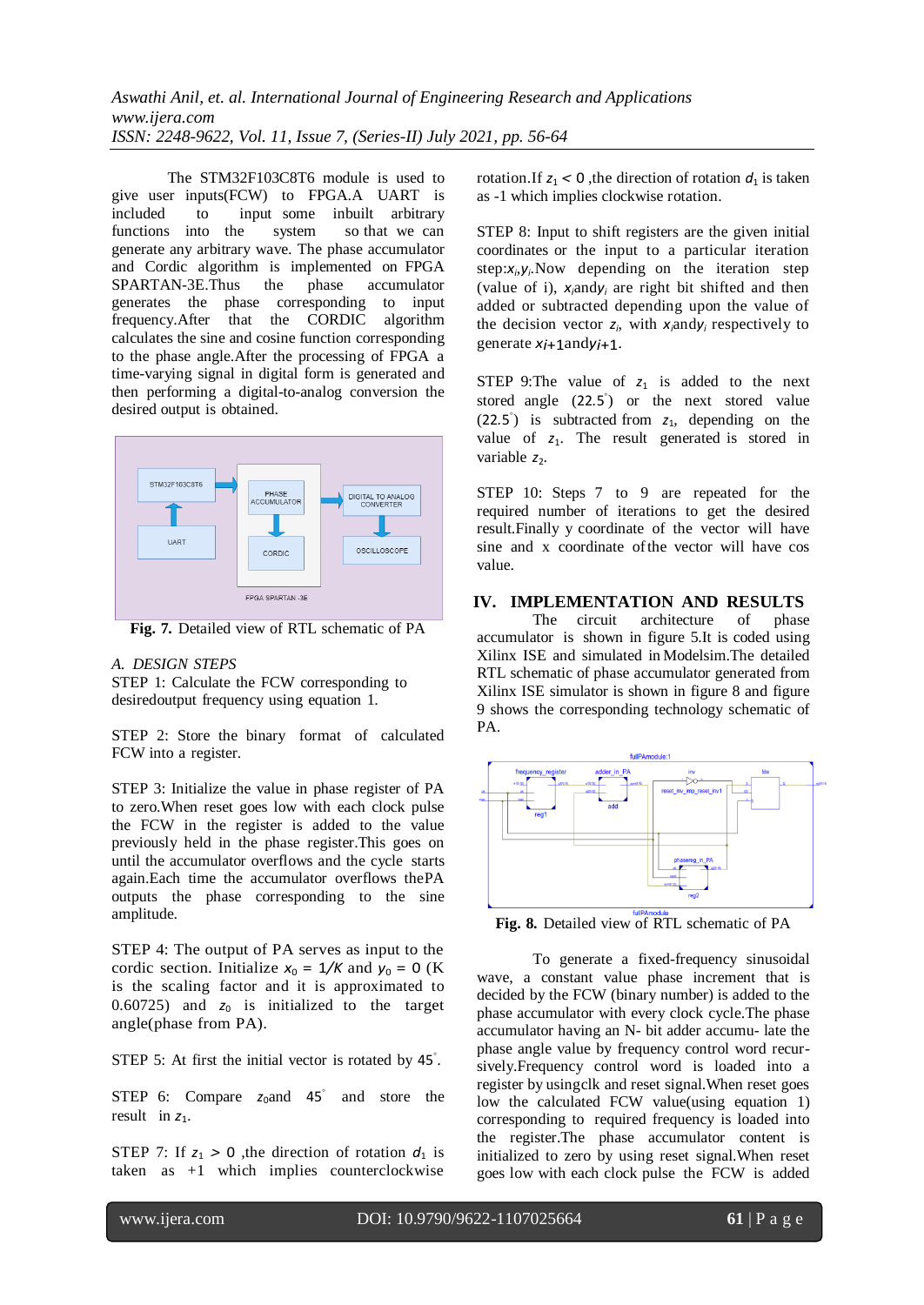to the previous PA content.This goes on until the accumulator overflows.The output of phase accumulator simulated in modelsim is shown in figure 9.



Figure 6 shows the RTL design of Cordic.The programme is designed based on this.There are adders/subtractors,shift registers, mux and an LUT for storing rotation angles.The LUT in cordic contains fixed angle constants. Combining all these modules the cordic algorithm is implemented.Hardware implementation for CORDIC arithmetic requires three regis- ters for x, y and z, two shifter to supply the terms  $2^{-i}x_i$  and  $2^{-i}y_i$  to the adder/subtractor units and a look up table to store the values of  $\vartheta_i = \tan^{-1} 2^{-i}$ . The  $d_i$  factor (-1 and 1) selects the shift operand or its complement. The initial inputs to the architectures are  $X0=1/K$ ,  $Y0=0$ .

The structure requires a pre-processing unit to converge the input angles to the desired range and a post processing unitto fix the sign of outputs depending on the initial angle quadrants. The preprocessing unit takes in angles of any range and converges it to the interval [-pi/2, pi/2]. It keeps record of the quadrant of the input angle which may be used in the post-processing unit to fix the sign of outputs. These two blocks are inevitable for any application as the input range cannot be predicted always.And by combining the design of phase accumulator and cordic, the sine and cosine corresponding to the desired frequency can be generated.This model has been implemented using Verilog and simulated in ModelSim.Figure 10 shows snapshot of RTL schematic of CORDIC processor(top) generated from Xilinx ISE simulator. Here inputs are angle (binary input), clk (clock), start and outputs are sine (binary output), cosine (binary output), done.



**Fig. 10.** RTL schematic of cordic processor

The phase to amplitude converter module is the focus of DDS technique.The PAC can be implemented using different methods.Here a comparison is made between PAC implemented using ROM LUT and Cordic algorithm. If a sine look-up table is used as PAC, the amplitude data of each phase are pre-calculated and stored in the LUT.The PA computes a phase (angle) address for this look-up table. Each address in the LUT corresponds to a phase point on the sine wave from 0° to 360°. The LUT contains the corresponding digital amplitude information for one complete cycle of a sine wave. The LUT outputs the digital value of amplitude— corresponding to the sine of that phase angle—tothe DAC.The output of DDS based on LUT method is shown in figure 11.It is simulated using Modelsim SE 6.5. Inorder to generate an output frequency of 7.8 MHz with 50MHzclock frequency , the FCW is calculated to be 40.It's binary form is loaded into frequency register.When reset goes low with each clock pulse the FCW is added to the value previously held in the phase register.This continues until the phase accumulator overflows and the cycle starts again. The PA used is 8 bits. So the PA overflows after  $2^8$ reference clock cycle increments.Each time the PA overflows, the LUT outputs sampled values of the sine wave.



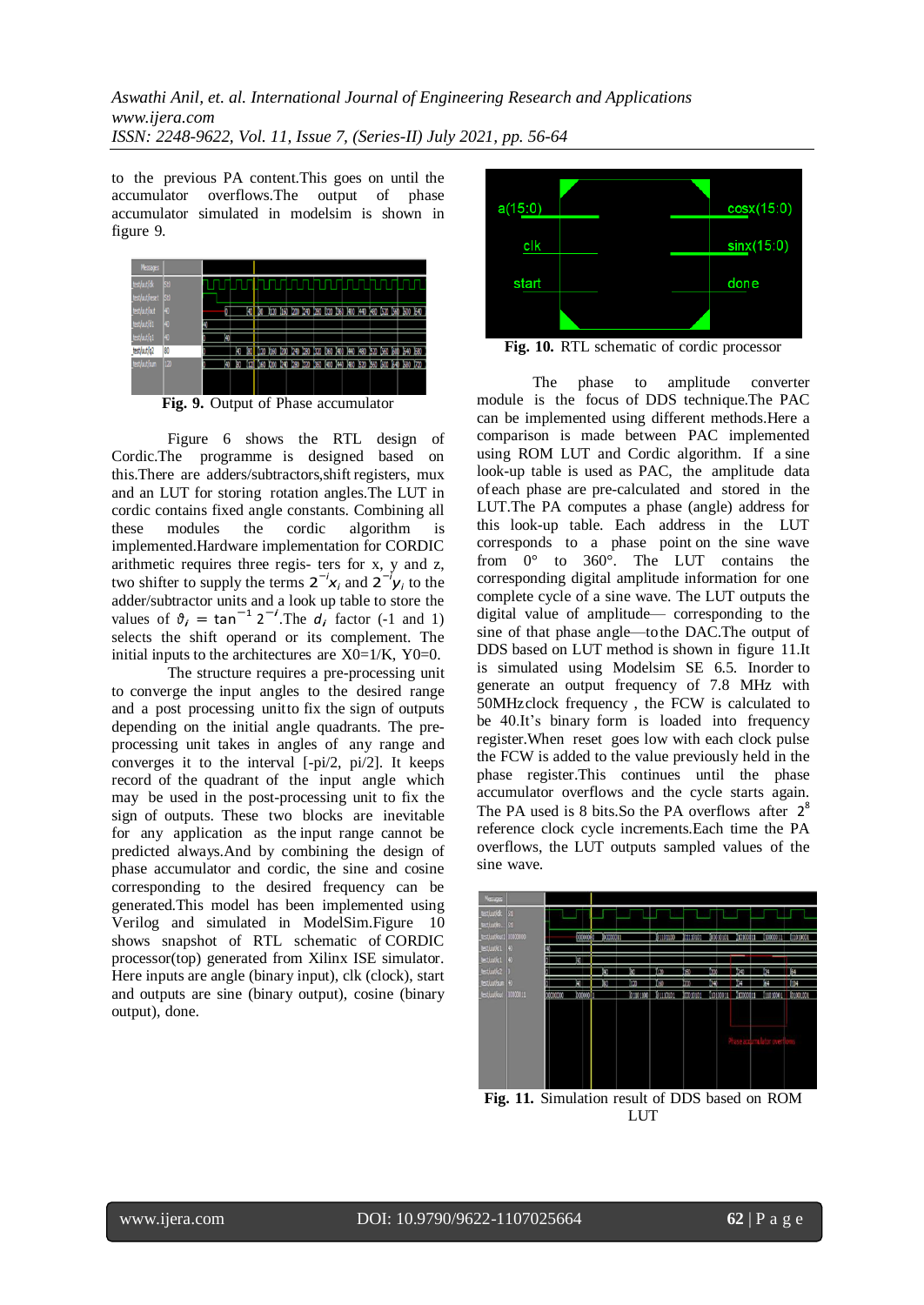*Aswathi Anil, et. al. International Journal of Engineering Research and Applications www.ijera.com ISSN: 2248-9622, Vol. 11, Issue 7, (Series-II) July 2021, pp. 56-64*

In the previous simulation, the PA was 8-bit in length. Therefore, The LUT has  $2^8$  entries i.e. 256 values and each entry is 8-bit in length. Therefore, the size of the LUT is  $256*8$  i.e.  $65536$ . Thus the size of the LUT ROM increases exponentially with the bit number of phase accumulator.The ROMLUT method occupies maximum memory space and it utilizes more number of resources on FPGAs and also reducesthe speed. In order to minimize the area utilization in FPGA, the CORDIC architecture is used in this design instead of ROMLUT.Using cordic, the sine and cosine correspondingto input phase is obtained without using massive LUTs.The simulated output is shown in figure 12.This is also simulated using Modelsim SE 6.5.The clock rate of the implemented design is 50 MHz.The generated frequency is 7.8 MHz.The number of iterations used in the programme is 11. Therefore the output is obtained after 11 iterations and as number of iterations increase the output will become more precise.

# **V. COMPARISON OF GENERATOR METHODS**

The Performance of Rom Based Dds and Cordic Based DDS can be analysed from the total real time taken for Xst completion which is 101.00secs for ROM LUT and 20.00secs for cordic based DDS.Total CPU time taken for Xst completion of ROM based DDS is 100.49secs and it is 20.46 secs for cordic based DDS.The ROM LUT based method occupies maximum memory space and it utilizes more number of resources on FPGAs compared to cordic DDS.The performance in speed and area is shown in table I.As a result a comparison is made between DDS based on ROM LUT and



**Fig. 12.** Simulation result of DDS based on cordic

Cordic algorithm. The advantages and disadvantages of both methods are summarized below in table II.

| Technique                    | Number of<br>slices used | Number of<br>4 input<br><b>LUTs</b> | Total<br>REAL time<br>to Xst<br>completion | <b>Total CPU</b><br>time to Xst<br>completion | Total<br>memory<br>usage |  |  |
|------------------------------|--------------------------|-------------------------------------|--------------------------------------------|-----------------------------------------------|--------------------------|--|--|
| <b>ROM LUT</b><br><b>DDS</b> | 165                      | 226                                 | 101.00 secs                                | 100.49 secs                                   | 5043356 Kb               |  |  |
| <b>CORDIC</b><br><b>DDS</b>  | 119                      | 194                                 | $20.00$ secs                               | 20.46 secs                                    | 4510608 Kb               |  |  |
| <b></b>                      |                          |                                     |                                            |                                               |                          |  |  |

TABLE I

SPEED AND AREA PERFORMANCE

| <b>METHOD</b>  | <b>BENEFITS</b>                                                    | <b>DRAWBACKS</b>                                           |  |  |  |
|----------------|--------------------------------------------------------------------|------------------------------------------------------------|--|--|--|
| <b>ROM LUT</b> | Easy to implement<br>Easy to set up<br>• Simple calculations       | Low precision<br>Larger area on<br><b>FPGA</b>             |  |  |  |
| <b>CORDIC</b>  | Better precision<br>High performance<br>Smaller chip area<br>usage | Requires more<br>calculations<br>Complex<br>program design |  |  |  |
|                |                                                                    |                                                            |  |  |  |

COMPARISON OF GENERATOR METHODS

# **VI. CONCLUSION**

An Arbitrary waveform generator(AWG) is a form of test equipment that is capable of generating a broad variety of signals.The resulting waveforms can be injected into a device under test and analyzed as they progress through it, confirming the proper operation of the device.Different techniques for arbitrary waveform generation has been studied. In this work an AWG based on Direct Digital Synthesis technique is proposed to implement on FPGA.The proposed system's architecture has been designed in Altium designer.The design is coded in verilog and simulated in Modelsim. The proposed architecture has been compared with the prior architectures in simulations. This proposed design provides high speed,high resolution and minimum resource utilization compared to conventional DDS architectures.

#### **REFERENCES**

- [1]. M. Gan, J. Chen, L. Cheng and T. Yu, "The Design of Direct Digital Frequency Synthesis Based on ROM Lookup Table," 2009 International Conference on Information Engineering and Computer Science, Wuhan, 2009, pp. 1-3, doi: 10.1109/ICIECS.2009.5363868.
- [2]. H. Chen, J. Chen, Y. Li and Y. Wu, "A Quarter-ROM DDS Using Phase Accumulator with Subtraction," 2018 IEEE International Conference on Consumer Electronics-Taiwan (ICCE-TW), Taichung, 2018, pp. 1-2, doi: 10.1109/ICCE-China.2018.8448686.
- [3]. M. P. Langlois and D. Al- Khalili , "Phase to sinusoid amplitude conversion techniques for direct digital frequency synthesis," in IEE